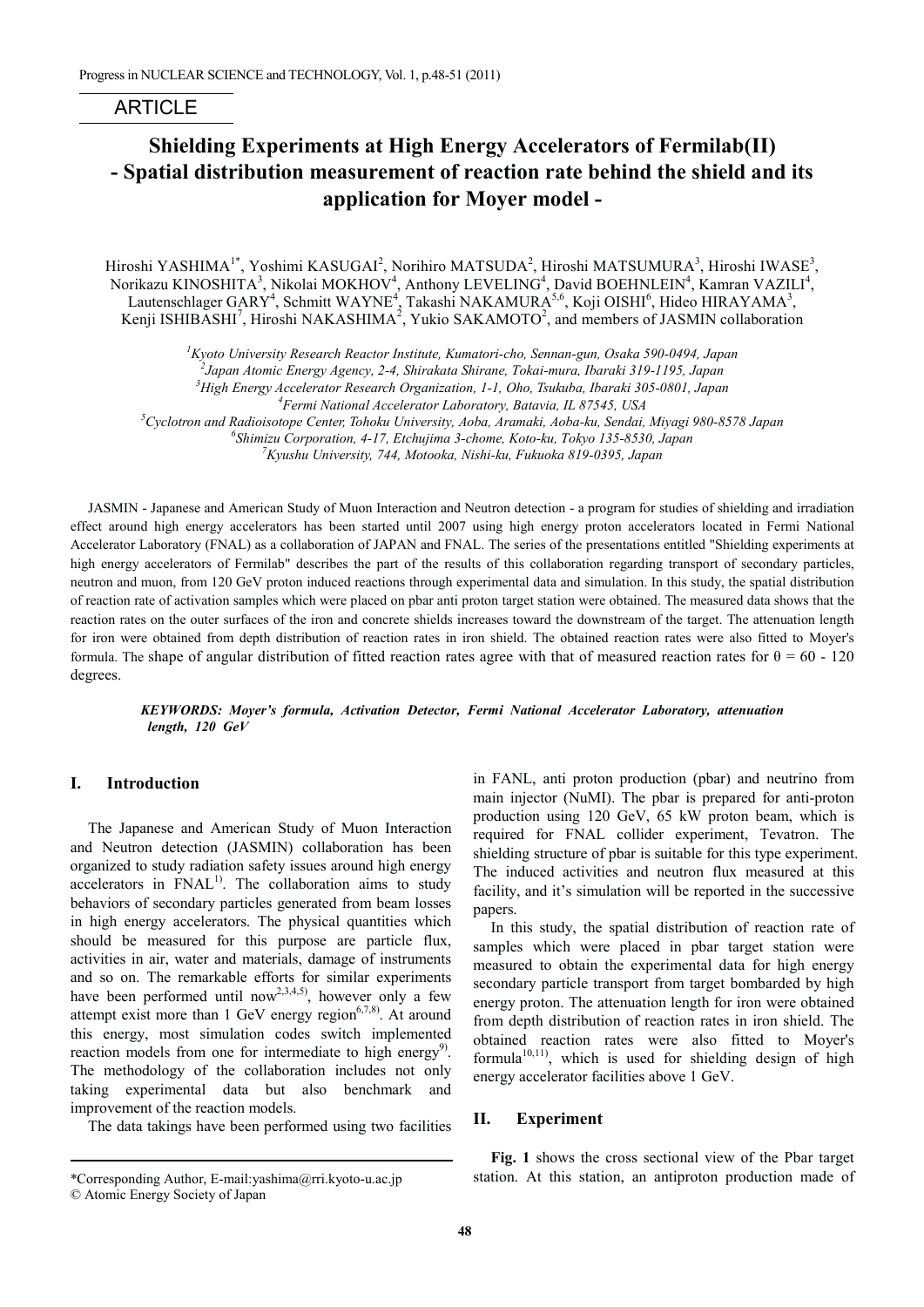inconel and copper disks irradiated by 120 GeV protons. Average beam intensity is 2.2 x  $10^{12}$  protons/sec. In downstream of the target, a correction lens, collimator and a pulsed magnet are placed to focus, collimate, and extract the produced antiprotons. The remaining protons and secondary particles are absorbed by the dump placed in downstream of the pulsed magnet. Iron and concrete shields are placed upper side of the target and magnets. The thickness of iron and concrete above the target are 6 and 4 feet, respectively. Air gap of 6 feet height is between the iron and concrete shields. The distance between target and iron shields is 46 cm. The activation samples were placed behind iron and concrete shields, which were referred to as air gap (AG) samples and concrete cap (CC) samples to measure spatial distribution of secondary neutrons, respectively. The Iron shield were composed of iron plate, and the activation samples were installed in iron plate, which were placed in 11-cm downstream from the target for beam axis, to measure attenuation of secondary neutrons in iron shields. These samples were referred to as filler plate (FP) samples. The physical properties of radioactive nuclides used in this study are listed in **Table 1**12).



**Fig. 1** The cross sectional view of the Pbar target station.

After irradiation, the gamma-rays emitted from the irradiated samples were measured with a high-purity germanium (HPGe) detectors. Reaction rates of radioactive nuclides produced in samples, which were identified in the gamma-ray spectra and the decay curves, were determined after being corrected for the peak efficiency of the HPGe detectors and the beam current fluctuation during the irradiation. One of the HPGe detectors was calibrated by Canberra. The peak efficiency was determined by using the LabSOCS software of Canberra<sup>13)</sup> for the calibrated HPGe detector, and from the peak counting rate ratios of non-calibrated HPGe detector to the calibrated HPGe detector for non-calibrated HPGe detector. The components of estimated errors in reaction rates were the counting statistics and detector efficiency.

**Table 1** The physical properties of radioactive nuclides.

| Reaction                                          | Threshold<br>[MeV] | Half-life           | Gamma-ray<br>Energy  keV | <b>Branching</b><br>Ratio <sup>[%]</sup> | Location        |
|---------------------------------------------------|--------------------|---------------------|--------------------------|------------------------------------------|-----------------|
| <sup>27</sup> Al(n, $\alpha$ ) <sup>24</sup> Na   | 3.3                | 14.959h             | 1368.63                  | 100                                      | CC AG FP        |
| $^{209}$ Bi(n,4n) <sup>206</sup> Bi               | 22.6               | 6.243d              | 803.1                    | 98.9                                     | CC AG FP        |
| $^{209}Bi(n,5n)^{205}Bi$                          | 29.6               | 15.31d              | 703.45                   | 31.1                                     | <b>CC AG FP</b> |
| $^{209}$ Bi(n,6n) <sup>204</sup> Bi               | 38                 | 11.22h              | 374.76                   | 81.8                                     | <b>CC AG FP</b> |
| $^{209}$ Bi(n,7n) <sup>203</sup> Bi               | 45.3               | 11.76h              | 820.23                   | 29.6                                     | <b>CC AG FP</b> |
| $^{115}$ In(n,n') $^{115m}$ In                    | 0.6                | 4.486h              | 336.241                  | 45.9                                     | CC              |
| $^{93}Nb(n,2n)^{92m}Nb$                           | 9.1                | 10.15d              | 934.44                   | 99.1                                     | AGFP            |
| $^{93}Nb(n,4n)^{90}Nb$                            | 29.1               | 14.6h               | 1129.224                 | 92.7                                     | AG              |
| <sup>27</sup> Al(n, $\alpha$ 2n) <sup>22</sup> Na | 23.3               | 2.6019 <sub>v</sub> | 1274.53                  | 99.94                                    | AG              |
| $\int^{\text{nat}}$ Cu(n,x) <sup>58</sup> Co      |                    | 70.82d              | 810.78                   | 99.448                                   | CC AG           |
| $\int^{\text{nat}}$ Cu(n,x) <sup>57</sup> Co      |                    | 271.79d             | 122.06                   | 85.6                                     | CC              |
| $\int^{\text{nat}}$ Cu(n,x) <sup>56</sup> Co      |                    | 77.27d              | 846.77                   | 99.935                                   | CC              |
| $\mathrm{natCu(n,x)}^{59}$ Fe                     |                    | 44.503d             | 1099.25                  | 56.5                                     | CC              |
| $\int^{\text{nat}}$ Cu(n,x) <sup>54</sup> Mn      |                    | 312.12d             | 834.85                   | 99.976                                   | CC              |
| $^{nat}Cu(n,x)^{52}Mn$                            |                    | 5.591d              | 744.2                    | 90.6                                     | CC              |

#### **III. Results and discussion**

### **1. Spatial distribution of reaction rates of nuclides induced in CC, AG and FP samples**

The reaction rates of nuclides induced in CC and AG samples and depth distribution of reaction rate of nuclides induced in FP samples were obtained. The unit of the reaction rate is reaction per nuclide per proton. The measured reactions were listed in **Table 1**. The spatial distribution of reaction rates of nuclides induced in CC, AG, and FP samples are shown in **Figs.3, 4 and5**, respectively. Horizontal axis is sample position from target for beam direction in **Figs.3 and 4** and depth of iron shield in **Fig.5**. In **Figs.3 and 4**, the measured data shows that the reaction rates on the outer surfaces of the iron and concrete shields increase toward the downstream of the target for CC and AG samples. It means that neutron flux from the target is larger for forward direction from beam axis. In **Fig.5**, the reaction rate of nuclide induced in FP samples decreases exponentially with depth of iron shield.



**Fig. 3** The spatial distribution of reaction rates of nuclides induced in CC samples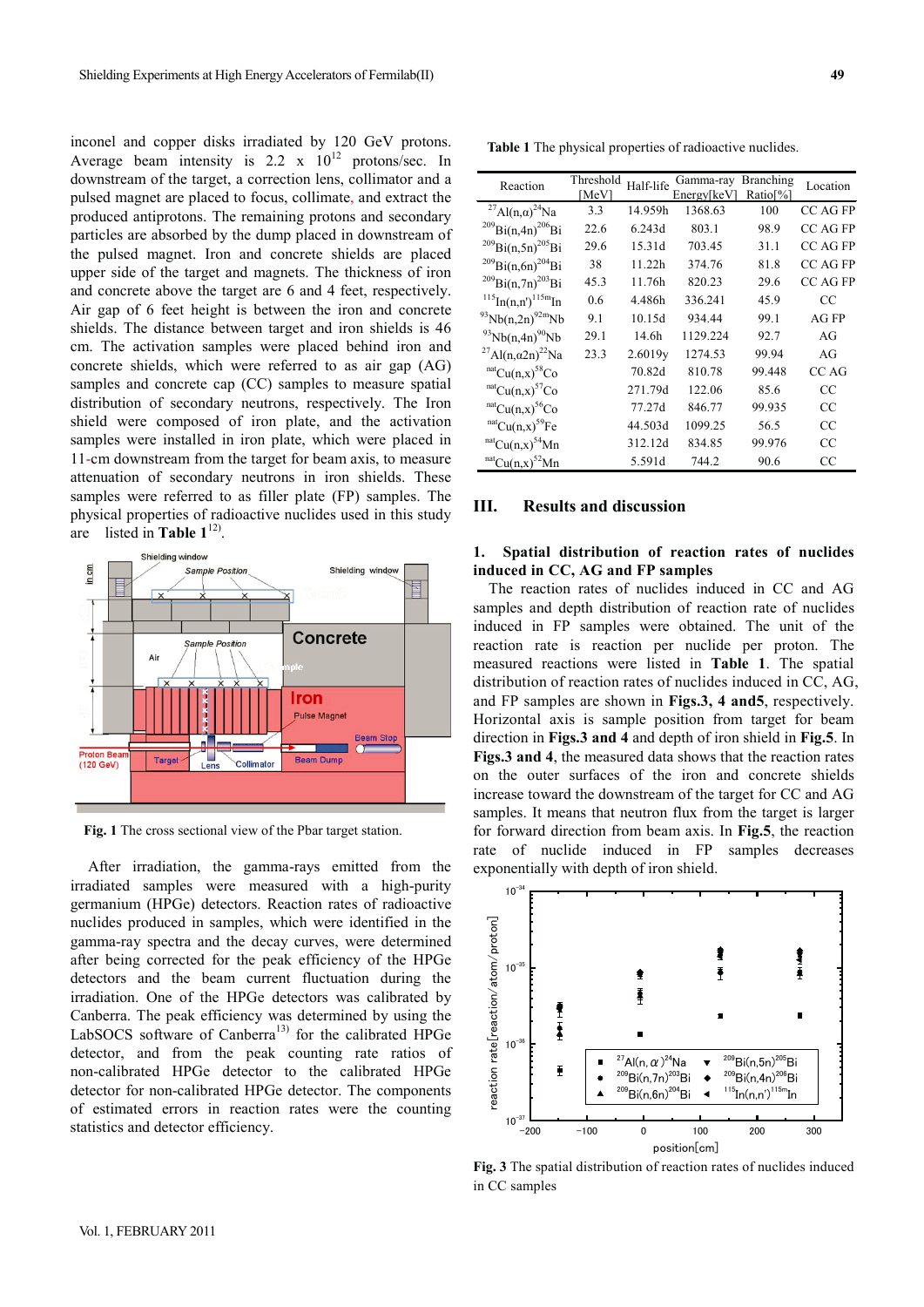$10^{-35}$ reaction rate[reaction/atom/proton] reaction rate[reaction/atom/proton] Ŷ  $10^{\degree}$ ŧ  $^{27}$ Al(n,  $\alpha$ ) $^{24}$ Na  $\blacktriangledown$   $^{93}$ Nb(n, 2n) $^{92m}$ Nb  $10<sup>-</sup>$ <sup>27</sup>Al(n,  $\alpha$  2n)<sup>22</sup>Na  $\leftrightarrow$  <sup>93</sup>Nb(n,4n)<sup>90</sup>Nb  $^{\text{st}}$ Cu $(n.x)^{58}$ Cc  $\mathbf{I}$  $\overline{\mathbf{I}}$  $10^{-3}$  $\overline{\mathbf{I}}$  $\overline{\mathbf{f}}$ 㪈㪇㪄㪊㪎  $-150$   $-100$   $-50$  0 50 100 150 200 position[cm]

**Fig. 4** The spatial distribution of reaction rates of nuclides induced in AG samples



**Fig. 5** The spatial distribution of reaction rates of nuclides induced in samples

#### **2. Determination of attenuation length in iron shield**

The depth distribution of reaction rate of nuclides induced in FP samples indicates neutron attenuation for iron shields. . The attenuation length for iron,  $\lambda_{\text{iron}}$ , was obtained from the depth distribution of multiplying reaction rate by the square distance between target and samples as shown in **Fig.6**. The error components of  $\lambda_{\text{iron}}$  are error of experimental data and of gap size between filler plate and iron shields.  $\lambda_{\text{iron}}$  which are evaluated by average of  $\lambda_{\text{iron}}$  for each reaction and considering above error components is  $150 \pm 5$  g/cm<sup>2</sup>. This result is compared with previous studies<sup>14,15)</sup> for Moyer's formula, however the conditions of these studies are different as shown in **Table 2**. This value is in the medium of that of previous studies,  $144$  g/cm<sup>2</sup> by Stevenson et al.<sup>14)</sup> and 188 g/cm<sup>2</sup> by Ban et al.<sup>15)</sup>.



**Fig. 6** The depth distribution of corrected reaction rate for 90 degree direction from beam axis.

**Table. 2** The conditions of studies for Moyer model.

| Projectile                |             |                 |  |  |
|---------------------------|-------------|-----------------|--|--|
|                           | Energy[GeV] | Target          |  |  |
| This work                 | 120         | inconel(Ni), Cu |  |  |
| Stevenson et al. $^{15)}$ | $5 - 30$    | Al, W, Cu       |  |  |
| Ban et al. <sup>16)</sup> | 12          | Ρt              |  |  |

#### **3. Application for the Moyer's formula**

The obtained reaction rates of <sup>27</sup>Al  $(n,\alpha)$  <sup>24</sup>Na and <sup>209</sup>Bi(n,xn) <sup>203, 204, 205, 206</sup>Bi reactions were fitted to Moyer's formula (following Eq.(1) for AG samples and Eq.(2) for CC samples, respectively).

$$
R = \frac{R_0 e^{-b\theta} e^{\frac{d_{iron}}{d_{iron}\sin\theta}}}{r^2}
$$
 (1)

and

$$
R = \frac{R_0 e^{-b\vartheta} e^{\frac{d_{iron}}{\lambda_{ron}\sin\theta}} e^{\frac{d_{con}}{\lambda_{con}\sin\theta}}}{r^2}
$$
 (2)

Where R is reaction rate of sample,  $R_0$  is reaction rate at target position, b is parameter which indicates angular distribution,  $\theta$  is angle from beam axis,  $d_{\text{iron}}$  is depth of iron shield,  $d_{con}$  is depth of concrete shield,  $\lambda_{con}$  is attenuation length for concrete shield. In this fitting,  $\lambda_{con}$  is estimated as 114[g/cm2 ] from assumption that neutrons attenuate in proportion to geometrical cross section, r is distance between target and samples.

**Figs. 7 and 8** show comparison of measured reaction rate produced in CC and AG samples with reaction rates fitted by using Moyer's formula, respectively.